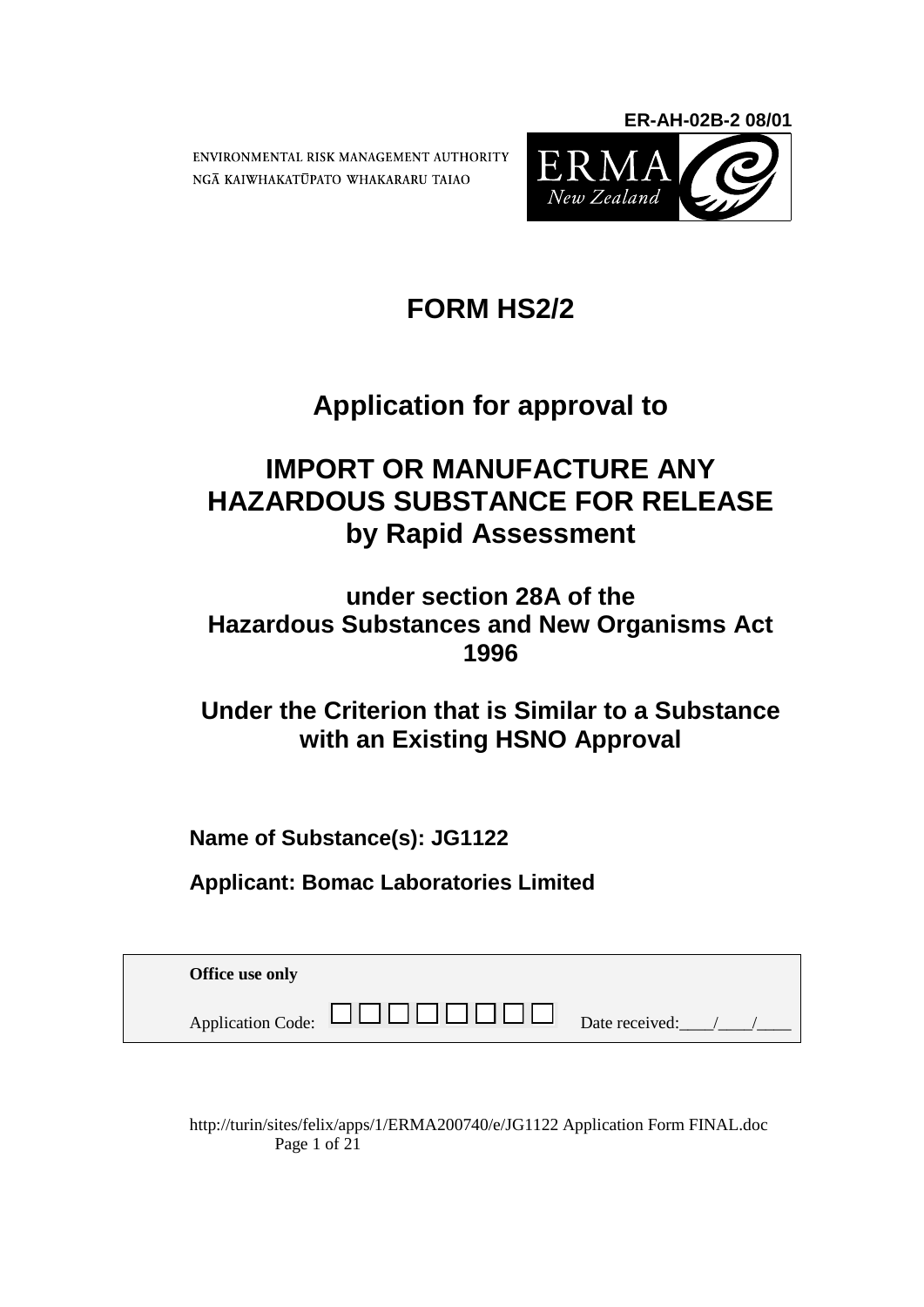ERMA NZ Contact: Initial Fees Paid: \$

Application Version No: \_\_\_\_\_\_\_\_\_.

http://turin/sites/felix/apps/1/ERMA200740/e/JG1122 Application Form FINAL.doc Page 2 of 21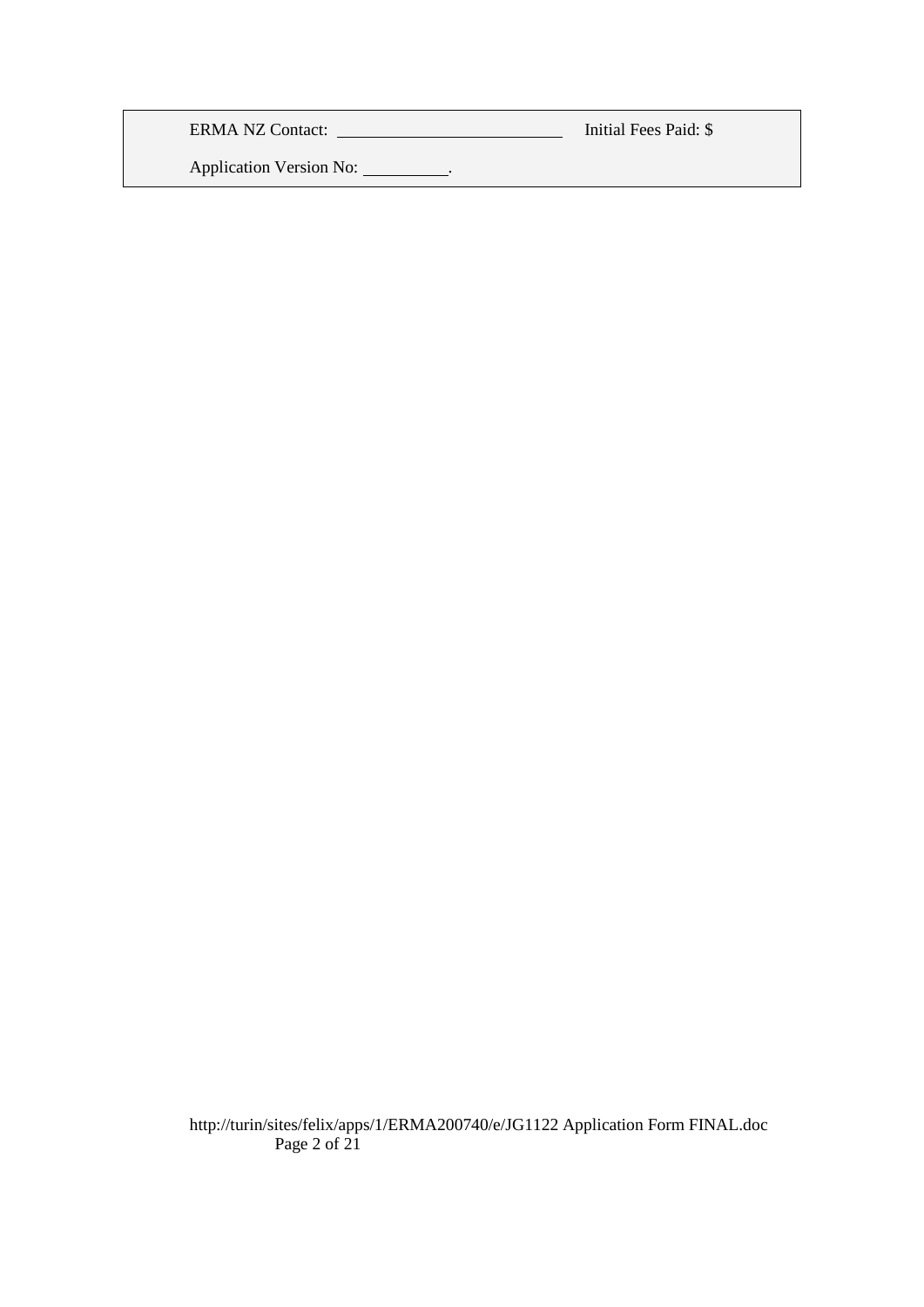## **IMPORTANT**

- 1. Before you fill in this application form, you may find it helpful to consult the *User Guide to Hazardous Substance Applications under the HSNO Act 1996*. This User Guide can either be downloaded from our website or purchased from ERMA New Zealand.
- 2. Part D of the User Guide covers applications under Section 28A of the Act using the criterion that it is "similar" to a substance with an existing HSNO approval and all of the cross references to this guide that are in this application form relate to Part D.
- 3. You can also talk to an applications officer at ERMA New Zealand who can help you scope and prepare your application. We need all relevant information early on in the application process. Quality information up front will speed up the process.
- 4. Any extra material that does not fit in the application form must be clearly labelled, crossreferenced, and included in an Appendix to the application form.
- 5. Commercially sensitive information must be collated in a separate Appendix.
- 6. Applicants must sign the form and enclose the correct application fee. The initial application fee can be found in our published *Schedule of Fees and Charges*. Make sure that you have an up to date copy of the Schedule. Please check with ERMA New Zealand staff. We are unable to process applications that do not contain the correct fee.
- 7. Unless otherwise indicated, all sections of this form must be completed for the application to be progressed. Where an applicant is unable to complete the sections marked optional, this information may be derived by ERMA New Zealand and the costs of doing so will be recovered from the applicant as part of the processing costs.

You can get more information at any time by contacting us. One of our staff members will be able to help you.

ERMA New Zealand 20 Customhouse Quay PO Box 131 Wellington NEW Zealand Telephone: 64-4-473 8426 Facsimile: 64-4-473 8433 E-mail: [info@ermanz.govt.nz](mailto:info@ermanz.govt.nz) [www.ermanz.govt.nz](http://www.ermanz.govt.nz/)

> http://turin/sites/felix/apps/1/ERMA200740/e/JG1122 Application Form FINAL.doc Page 3 of 21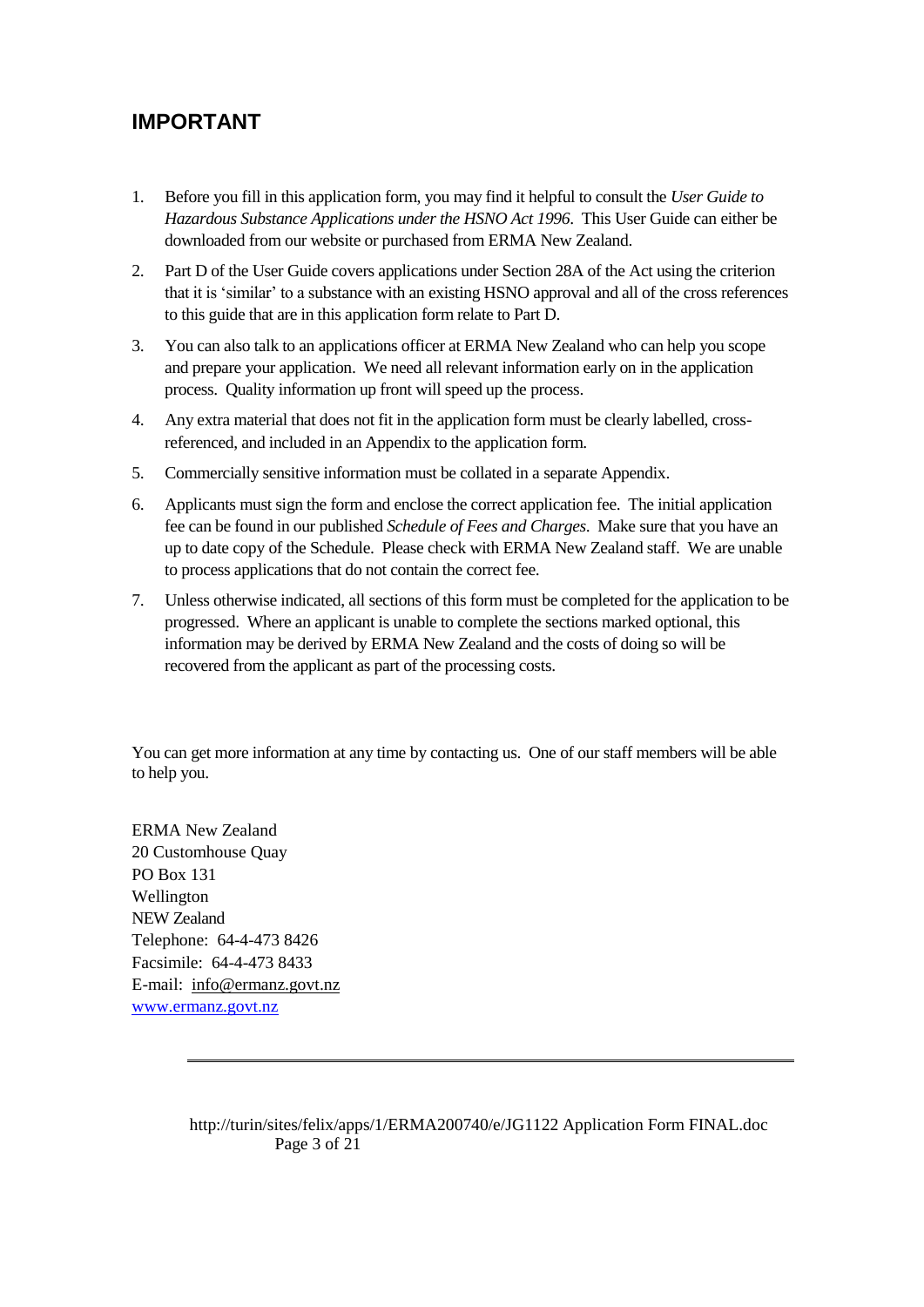## **Section One – Applicant Details**

See comments under "Section One of Application Form" in the User Guide for guidance

#### **1.1 Name and postal address in New Zealand of the organisation making the application:**

#### **Name: Bomac Laboratories Limited**

**Address: Cnr Wiri Station Road and Hobill Avenue, Manukau City, P.O. Box 76-369, Auckland, New Zealand Phone: (09) 262-3169 Fax: (09) 262-3008**

#### **1.2 The applicant's location address in New Zealand (if different from above):**

**Address**: As above

#### **1.3 Name of the contact person for the application:**

This person should have sufficient knowledge to respond to queries and either have the authority to make decisions on behalf of the applicant that relate to processing the application, or have the ability to go to the appropriate authority.

|               | Name: Jyoti Gupta                                        |
|---------------|----------------------------------------------------------|
|               | <b>Position: Registration Officer</b>                    |
|               | <b>Address: Cnr Wiri Station Road and Hobill Avenue,</b> |
|               | Manukau City, P.O. Box 76-369, Auckland, New Zealand     |
| <b>Phone:</b> | $(09)$ 262-3169                                          |
| <b>Fax:</b>   | $(09)$ 262-3008                                          |
| <b>Email:</b> | j.gupta@bomac.co.nz                                      |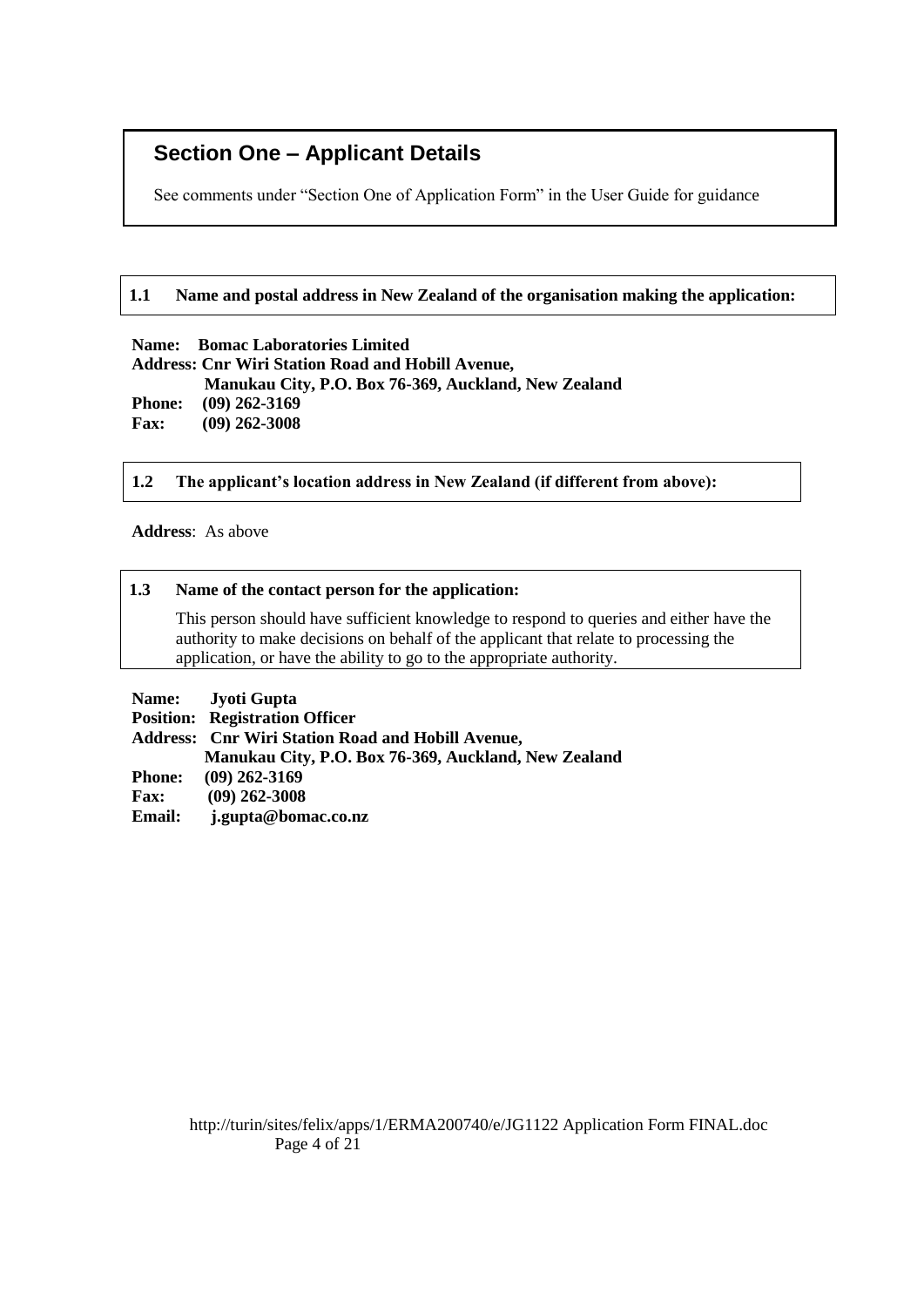## **Section Two – Application Type and Related Approvals Required**

This form is only to be used for an application to import and/or manufacture a hazardous substance for 'release' that meets the criterion that is "similar" to a substance with an existing HSNO approval. Please note that it is the substance(s) which is approved, and thus the approval covers both import and manufacture.

If you are making the application for some other reason, you will need a different form.

#### **2.1 The Authority may make a "rapid assessment" of applications to import or manufacture a hazardous substance for release if certain criteria apply. You need to confirm that the following criterion applies and provide reasons in support of this.**

(See comments under "Section 2.1 of Form" in the User Guide)

The application is for a substance(s) that has a similar composition and similar hazardous properties to an approved, existing substance **Yes**/No

The justification for claiming that criterion has been met is as follows (cross reference to Section 3.1, 3.2, and 3.3 of this form as appropriate):

#### **2.2 Identify the substance with an existing approval for which you wish to use as the reference substance(s). Note you will need to supply an approval number. Applicants will probably find it convenient to cross-reference their response to the details in later sections of the application.** (See comments under "Section 2.2 of Form" in the User Guide)

Please refer to Appendix 1 for details about the Reference substance.

#### **2.3 Is the information in this application relevant to import, manufacture or both?** (See comments under "Section 2.3 of Form" in the User Guide)

| $\bullet$ | Import only                                                                  | $\overline{N}_{0}$ |
|-----------|------------------------------------------------------------------------------|--------------------|
|           | $\bullet$ Manufacture only                                                   | $\overline{N}_{0}$ |
| $\bullet$ | Import and manufacture                                                       | Yes                |
| $\bullet$ | If import only, indicate whether or not manufacture is likely in New Zealand | No.                |

#### http://turin/sites/felix/apps/1/ERMA200740/e/JG1122 Application Form FINAL.doc Page 5 of 21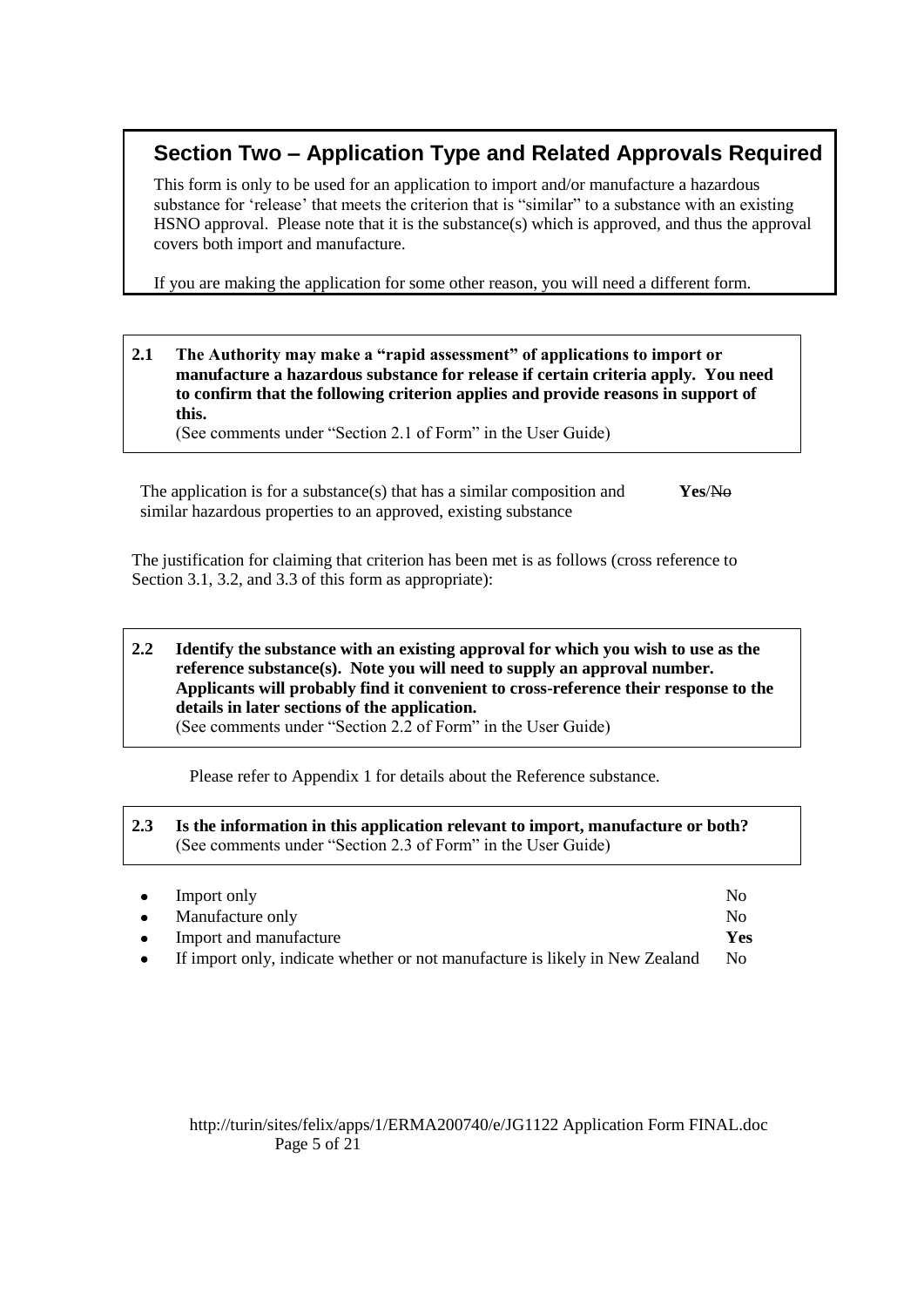**2.4 If the application relates to manufacture in New Zealand, provide comparative information on the proposed manufacturing process and any alternatives for the substance(s) being applied for and for the reference substance(s) if relevant.** (See comments under "Section 2.4 of Form" in the User Guide)

The manufacturing processes are supplied in the confidential section of the application as these are commercially sensitive.

#### **2.5 If this substance(s) needs an approval under any other legislation, has an application for this approval been made?**

**(Optional)** (See comments under "Section 2.5 of Form" in the User Guide)

| <b>Name of Approval</b>                                  | <b>Application made</b> |
|----------------------------------------------------------|-------------------------|
| Agricultural Compounds and Veterinary Medicines Act 1997 | No.                     |
| Food Act 1981                                            | <b>NA</b>               |
| Medicines Act 1981                                       | <b>NA</b>               |
| Chemical Weapons (Prohibition) Act 1996                  | <b>NA</b>               |
| Radiation Protection Act 1965                            | <b>NA</b>               |
| Biosecurity Act 1993                                     | <b>NA</b>               |
| Resource Management Act 1991                             | <b>NA</b>               |
| Other (please specify):                                  | <b>NA</b>               |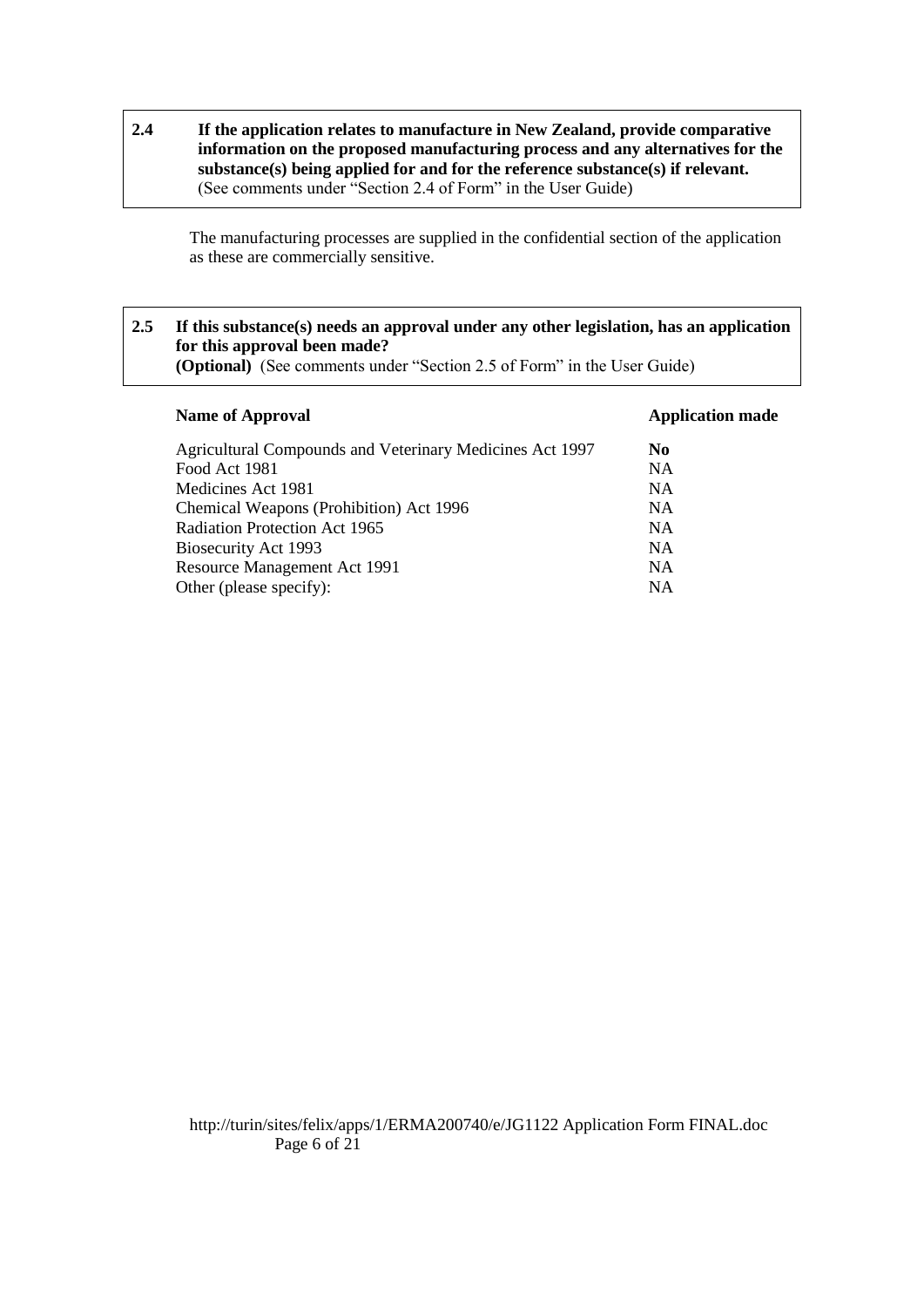## **Section Three – Comparative Information on the Substance(s)**

Note all information that is commercially sensitive must be attached as an Appendix. The application form should be cross-referenced to the Appendix but should be able to be read as a stand-alone document which will be publicly available.

The information you provide should clearly identify the similarities and differences between this substance and the previously approved substance used as a reference.

If approval is being sought for more than one hazardous substance, this section must be completed separately for each hazardous substance.

#### **3.1 State the unequivocal identification of the proposed substance(s) and of the reference substance(s).**

Because comparative information is being looked for, a tabular layout might be convenient to use.

This section should include all information necessary to unequivocally identify the substance(s) and may include:

- $\bullet$ Chemical Name (Chemical Abstracts Preferred Index name or IUPAC name)
- Common Name
- Synonyms
- Trade Names  $\bullet$
- CAS Registry Number
- Molecular Formula  $\bullet$
- Structural Formula
- $\bullet$ Significant impurities

For mixtures, in addition to the above information being provided on the actual mixture, information is also required on the composition of the mixture ie the chemical name, CAS number, function (eg active ingredient, emulsifier, surfactant, filler) and percentages of **ALL** components of the mixture (including non-hazardous components and impurities) should be provided. This information may be best expressed in tabular form. If the composition is variable, please ensure to state the limits.

If there are commercial reasons for not providing full information in the main part of the form, alternative approaches must be discussed with and agreed by ERMA New Zealand. These must include the provision of a unique identifier of some kind.

(See comments under "Section 3.1 of Form" in the User Guide)

http://turin/sites/felix/apps/1/ERMA200740/e/JG1122 Application Form FINAL.doc Page 7 of 21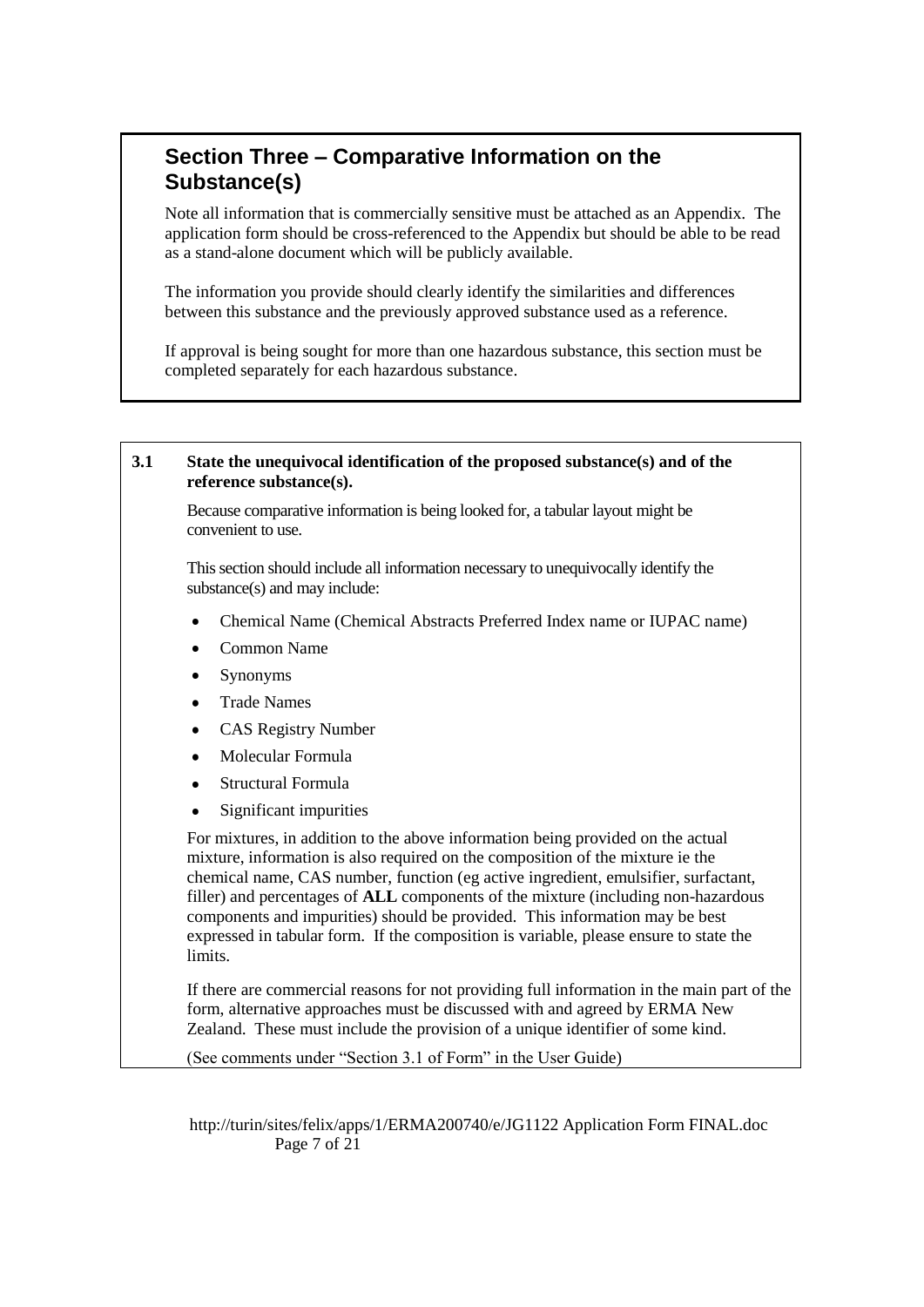#### **Identification of JG1122**

- Chemical Name: Not Applicable Common Name: Not Applicable Synonyms: Not Applicable Trade Name: JG1122 Molecular Formula: Not Applicable Structural Formula: Not Applicable CAS Registry Number: Not Applicable Impurities: Not Applicable
	-

The full details of the substance JG1122 are confidential. Details to identify this substance and the reference substance are provided in Appendix 1.

#### **3.2 Provide comparative information on the chemical and physical properties of the proposed substance(s) and of the reference substance(s).**

Provide as much information as possible on the chemical and physical properties of the proposed and reference substance(s) [at  $20^{\circ}$ C and 1 atmosphere unless otherwise stated] eg

- Appearance (colour, odour, physical state or form)
- pH  $\bullet$
- Density
- Vapour pressure
- Boiling/melting point
- Solubility in water  $\bullet$
- Water/octanol partitioning co-efficient

For mixtures, information is required on the chemical and physical properties of the mixture itself. However, if this information is not available, you should provide information on the chemical and physical properties of EACH hazardous component of the mixture.

You should compare and contrast the properties of the substance(s) for which this application is made with that of the previously approved "similar" substance(s).

(See comments under "Section 3.2 of Form" in the User Guide)

| Appearance      | A clear, bright pale yellow |
|-----------------|-----------------------------|
|                 | to browny-orange viscous    |
|                 | liquid with characteristic  |
|                 | pine odour.                 |
| pΗ              | $8.0 - 9.5 \& 20^{\circ}$ C |
| Density         | $1.015 - 1.035$ @ 20°C      |
| Vapour pressure | N/A                         |

Chemical and Physical Properties of JG1122

#### http://turin/sites/felix/apps/1/ERMA200740/e/JG1122 Application Form FINAL.doc Page 8 of 21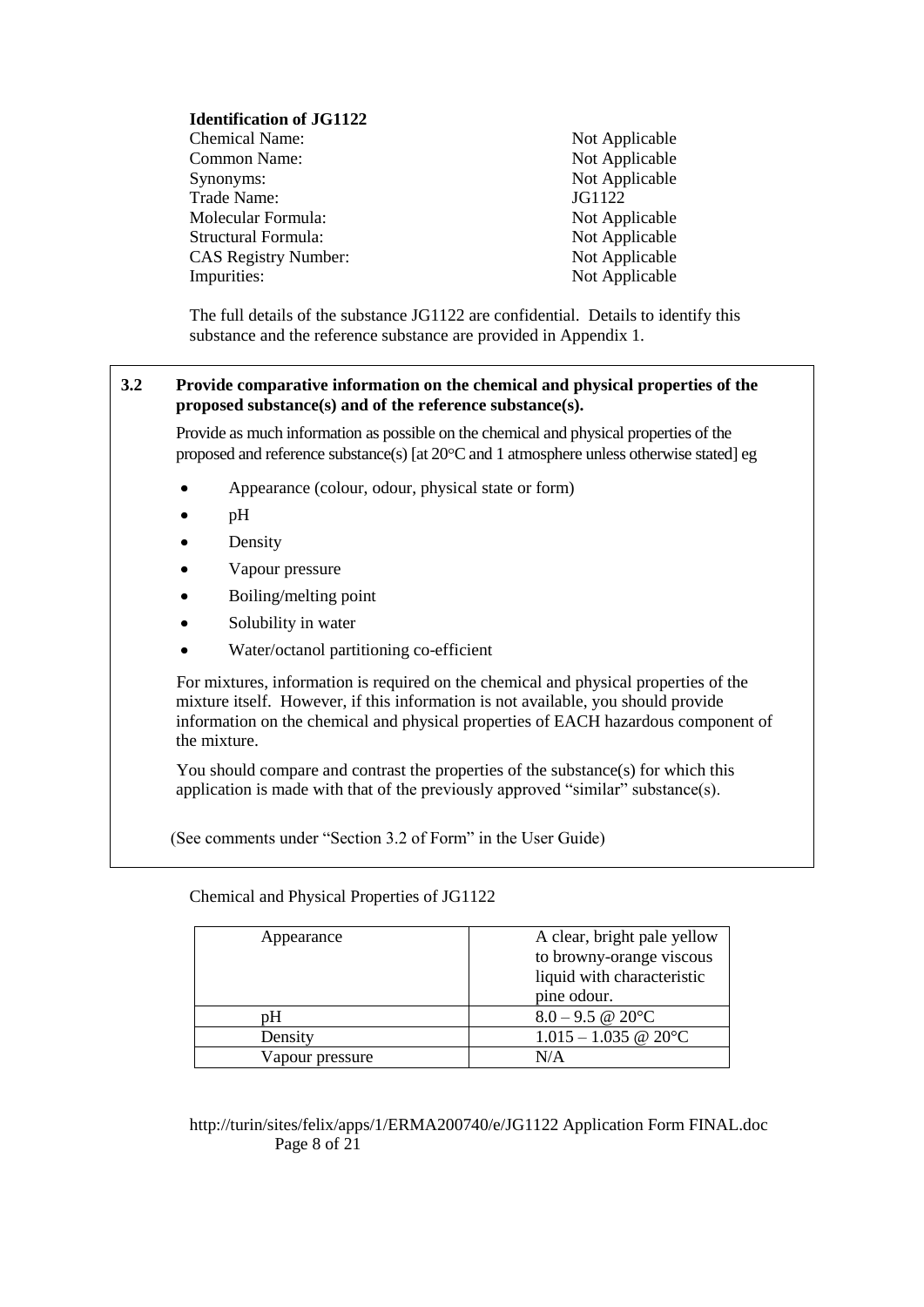| Boiling/melting point                  | N/A |
|----------------------------------------|-----|
| Solubility in water                    | N/A |
| Water/octanol partition<br>coefficient | N/A |

The chemical and physical properties of the Reference substance are not known.

#### **3.3 Provide comparative information on the hazardous properties of the proposed substance(s) and the reference substance(s).**

Information should be provided on the hazardous properties of the substance(s) known to the applicant. You must consider each of the six hazardous properties below and provide information on those hazardous properties that trigger any threshold level. If you wish, you may assign the relevant HSNO classification category to each hazardous property that exceeds these threshold levels.

- explosiveness
- flammability
- oxidising properties  $\bullet$
- corrosiveness
- toxicity
- ecotoxicity  $\bullet$

If your substance is a mixture and you cannot provide direct information on its hazardous properties, you can apply mixture rules to the hazardous components of the mixture. If you do this, then you will need to provide information on the hazardous properties of each hazardous component of the mixture, and show your workings.

You should compare and contrast the hazardous properties of the substance(s) for which this application is made with that of the reference substance(s).

(See comments under "Section 3.3 of Form" in the User Guide).

| <b>Hazardous Property</b> | Threshold     | Classification category<br>and criteria |
|---------------------------|---------------|-----------------------------------------|
| Explosive                 | Not triggered |                                         |
| Flammable liquid          | Not triggered |                                         |
| Oxidising                 | Not triggered |                                         |
| Corrosive                 | Triggered     | 8.3A                                    |
| Toxic                     |               |                                         |
| Acute oral                | Not triggered |                                         |
| Acute dermal              | Not triggered |                                         |

#### **Summary table of hazardous properties, thresholds and classification for the Reference substance**

#### http://turin/sites/felix/apps/1/ERMA200740/e/JG1122 Application Form FINAL.doc Page 9 of 21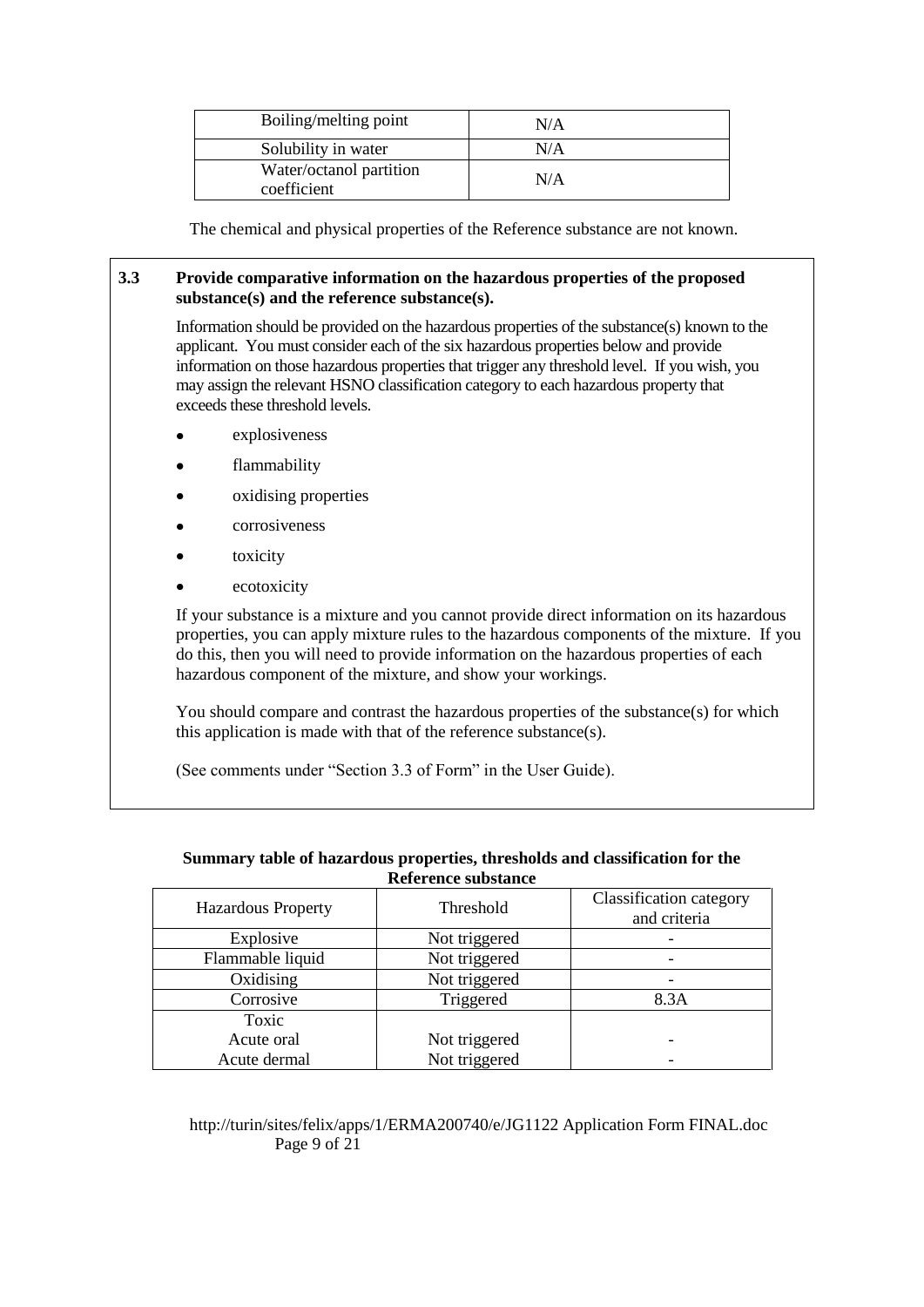| Acute inhalation           | Not triggered |      |
|----------------------------|---------------|------|
| Skin irritation            | Triggered     | 6.3A |
| Eye irritation             | Not triggered |      |
| Sensitisation              | Triggered     | 6.5B |
| Mutagenic                  | Not triggered |      |
| Carcinogenic               | Not triggered |      |
| Reproductive/Developmental | Not triggered |      |
| Target organ/Systemic      | Not triggered |      |
| Ecotoxic                   |               |      |
| Aquatic                    | Triggered     | 9.1D |
| Soil                       | Not triggered |      |
| Terrestrial vertebrate     | Not triggered |      |
| Terrestrial invertebrate   | Not triggered |      |
| <b>Biocides</b>            | N/A           | N/A  |

### **Summary table of hazardous properties, thresholds and classification for**

| <b>JG1122</b>              |               |                                         |  |
|----------------------------|---------------|-----------------------------------------|--|
| <b>Hazardous Property</b>  | Threshold     | Classification category and<br>criteria |  |
| Explosive                  | Not triggered |                                         |  |
| Flammable liquid           | Not triggered |                                         |  |
| Oxidising                  | Not triggered |                                         |  |
| Corrosive                  | Not triggered |                                         |  |
| Toxic                      |               |                                         |  |
| Acute oral                 | Not triggered |                                         |  |
| Acute dermal               | Not triggered |                                         |  |
| Acute inhalation           | Not triggered |                                         |  |
| Skin irritation            | Triggered     | 6.3A                                    |  |
| Eye irritation             | Triggered     | 6.4A                                    |  |
| Sensitisation              | Not triggered |                                         |  |
| Mutagenic                  | Not triggered |                                         |  |
| Carcinogenic               | Not triggered |                                         |  |
| Reproductive/Developmental | Not triggered |                                         |  |
| Target organ/Systemic      | Not triggered |                                         |  |
| Ecotoxic                   |               |                                         |  |
| Aquatic                    | Triggered     | 9.1D                                    |  |
| Soil                       | Not triggered |                                         |  |
| Terrestrial vertebrate     | Not triggered |                                         |  |
| Terrestrial invertebrate   | Not triggered |                                         |  |
| <b>Biocides</b>            | N/A           | N/A                                     |  |

#### http://turin/sites/felix/apps/1/ERMA200740/e/JG1122 Application Form FINAL.doc Page 10 of 21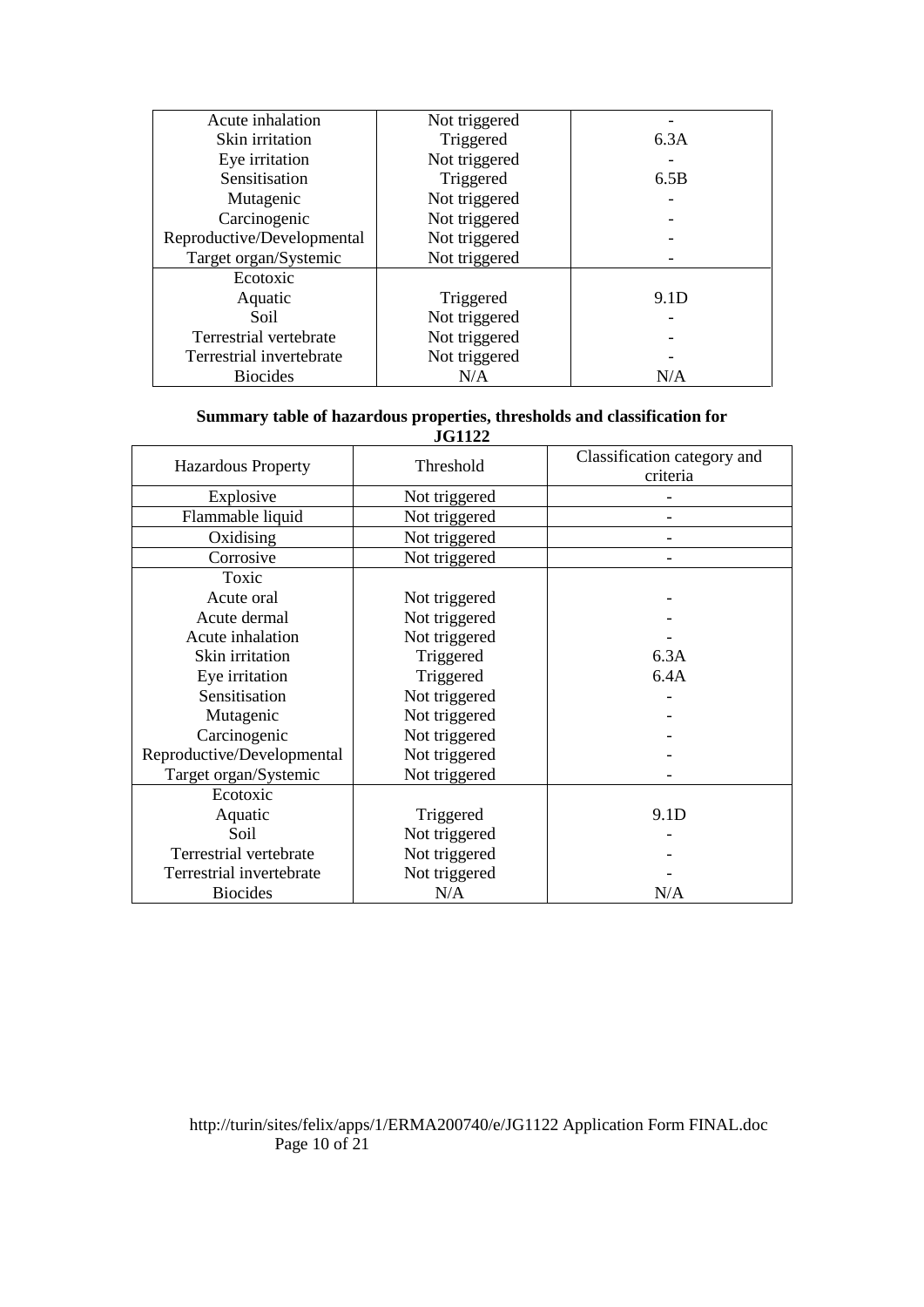#### **3.4 Identification of the default Controls on the substance(s).**

A range of default controls are triggered by the hazardous property classification(s) attached to the substance. If you wish, you can list what these default controls are and check that they are the same as those on the reference substance(s). If you don"t provide this information, ERMA New Zealand will do it for you. Regardless, you need to be aware of what the default controls are so that you can take them into account if there are any risks to be assessed. See Section 4.

**(Optional)** (See comments under "Section 3.4 of Form" in the User Guide)

|                          | Default controls on                                                                | Controls on the                                                                    |
|--------------------------|------------------------------------------------------------------------------------|------------------------------------------------------------------------------------|
|                          | JG1122                                                                             | reference product                                                                  |
| <b>Toxic Property</b>    | T1, T2, T4, T5, T7,                                                                | T2, T4, T5, T7                                                                     |
| Controls                 |                                                                                    |                                                                                    |
| <b>Identification</b>    | I1, I9, I11, I16, I19,                                                             | I1, I2, I3, I9, I10, I11,                                                          |
|                          | I21, I28, I29                                                                      | I16, I17, I18, I19,                                                                |
|                          |                                                                                    | I21, I22, I28, I29,                                                                |
|                          |                                                                                    | I30                                                                                |
| Packaging                | P1, P3, P13*, PS4                                                                  | P1, P3, P13*, P14,                                                                 |
|                          |                                                                                    | PG <sub>3</sub>                                                                    |
| Disposal                 | D <sub>4</sub> , D <sub>5</sub> , D <sub>6</sub> , D <sub>7</sub> , D <sub>8</sub> | D <sub>4</sub> , D <sub>5</sub> , D <sub>6</sub> , D <sub>7</sub> , D <sub>8</sub> |
| Emergency                | EM1, EM6, EM7,                                                                     | EM1, EM2, EM6,                                                                     |
| management               | EM8, EM11, EM12,                                                                   | EM7, EM8, EM11,                                                                    |
|                          | EM13                                                                               | EM12, EM13                                                                         |
| <b>Ecotoxic Property</b> | E1, E2, E6                                                                         | E <sub>2</sub> , E <sub>6</sub>                                                    |
| Controls                 |                                                                                    |                                                                                    |
| Tracking                 |                                                                                    |                                                                                    |
| <b>Approved Handler</b>  |                                                                                    |                                                                                    |

\*Regulations 19(2) and (3) only apply

#### **3.5 Provide comparative information on what will happen to the substance throughout its whole life from its introduction into New Zealand, its uses, through to disposal.**

Similarity of use is not one of the criteria for a rapid assessment, but comparaive information is still required. This is because if uses are significantly different, risks may differ even if the hazardous properties are similar. Information on other aspects of "whole of life history" through to disposal are also required.

(See comments under "Section 3.5 of Form" in the User Guide)

Raw materials will be sourced from New Zealand and abroad, and will then be transported in a controlled manner to New Zealand and within, by sea, rail, road or air freight. These raw materials will be sent to Bomac Laboratories Ltd in Manukau,

#### http://turin/sites/felix/apps/1/ERMA200740/e/JG1122 Application Form FINAL.doc Page 11 of 21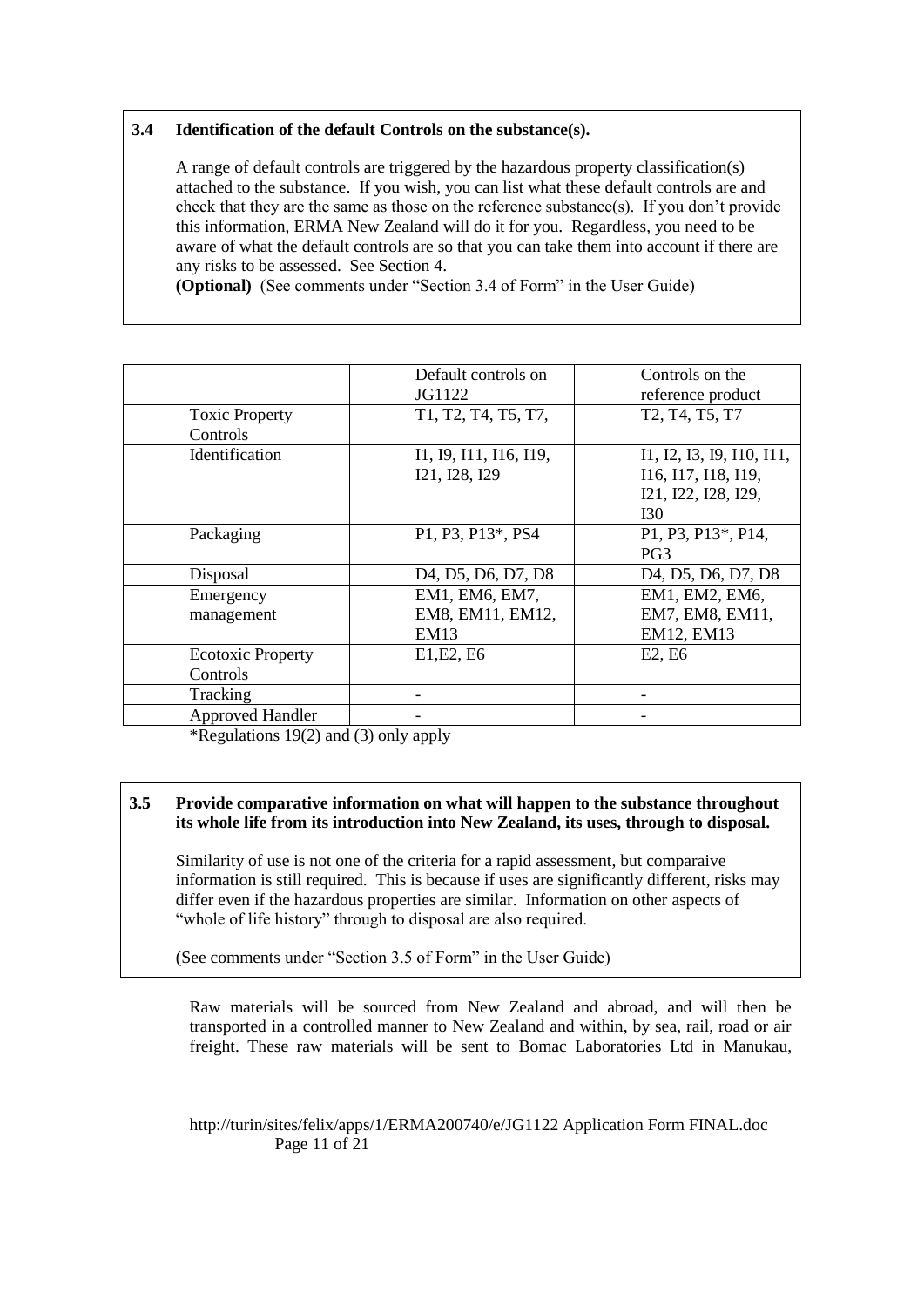Auckland where the substance will be manufactured according to GMP. Storage of the finished product will be in the Bomac Laboratories Ltd warehouse. Transportation to customers (wholesalers, vet clinics and rural re-sellers) may be by road, rail or sea. The substance will be labelled with instructions for the end-user regarding storage and directions for use. Do not contaminate surface water or drains with substance or used containers. The local or regional council should be contacted regarding disposal options. Preferably dispose of the product by use. Otherwise dispose of the product and packaging in an approved landfill or other approved facility. It is unforeseeable that the substance will be used for any other reason and there are no known adverse effects from unintentional use.

The information on packaging and use of the substance are confidential and are provided in the Appendix.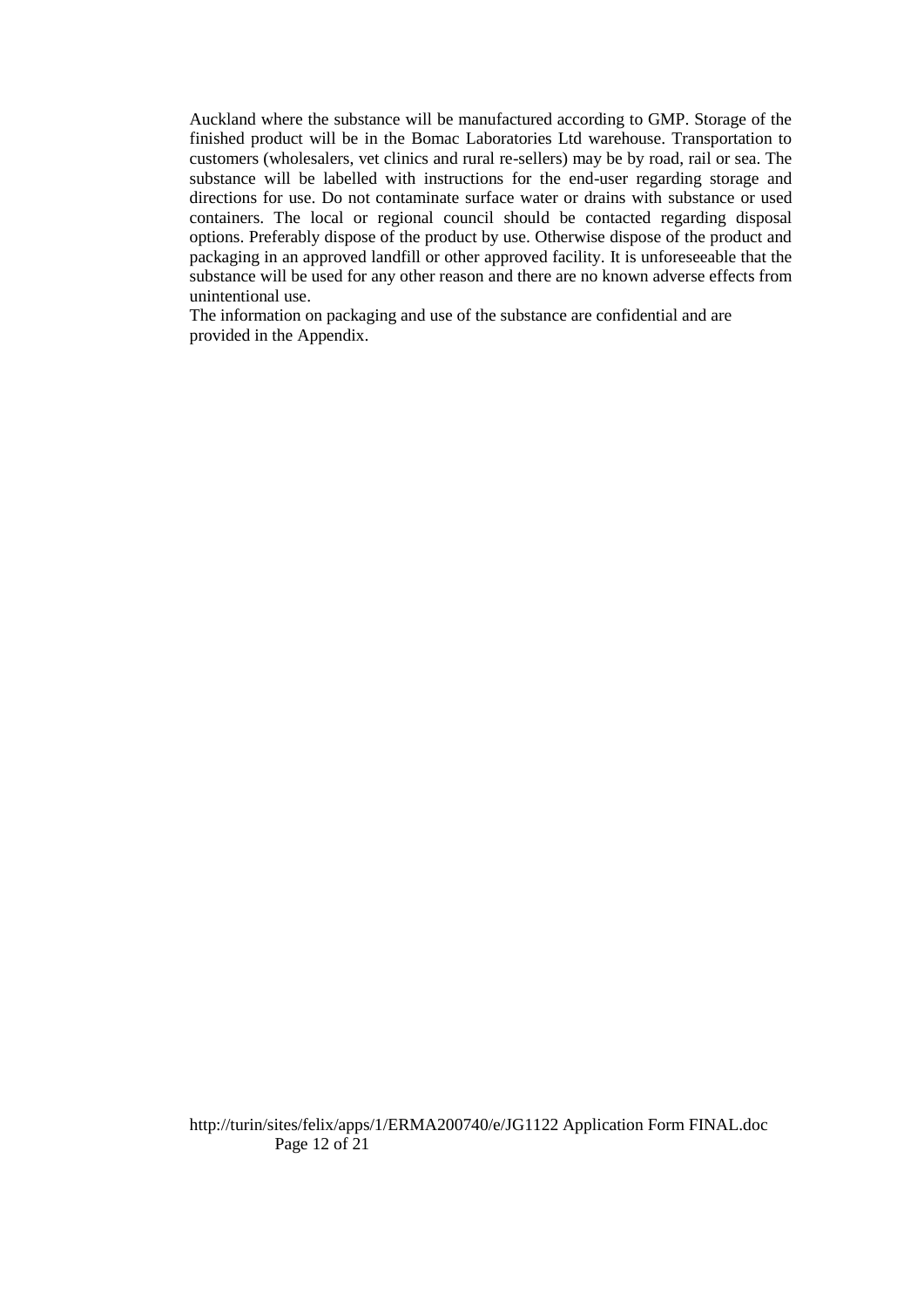## **Section Four: Identification and Assessment of any Significant Variations in Risk between the Proposed Substance(s) and the Reference Substance(s)**

It is noted that full risk assessments may not be required in the case of a "similar substance" rapid assessment application. It is sufficient to provide information which is able to confirm that any risks are "similar" to the risks posed by the reference substance(s).

You should compare and contrast the risks of the substance(s) for which this application is made with that of the reference substance(s). If the hazardous properties are similar then any difference should arise from differences in exposure scenarios.

In providing this analysis, applicants should have regard to the definition of environment and all the matters set out in Part II of the Act.

The formulation of JG1122 is based on a combination of known active ingredients, which are already present in New Zealand in products designed for similar purposes, therefore the risks associated with this substance, when used with controls, are insignificant.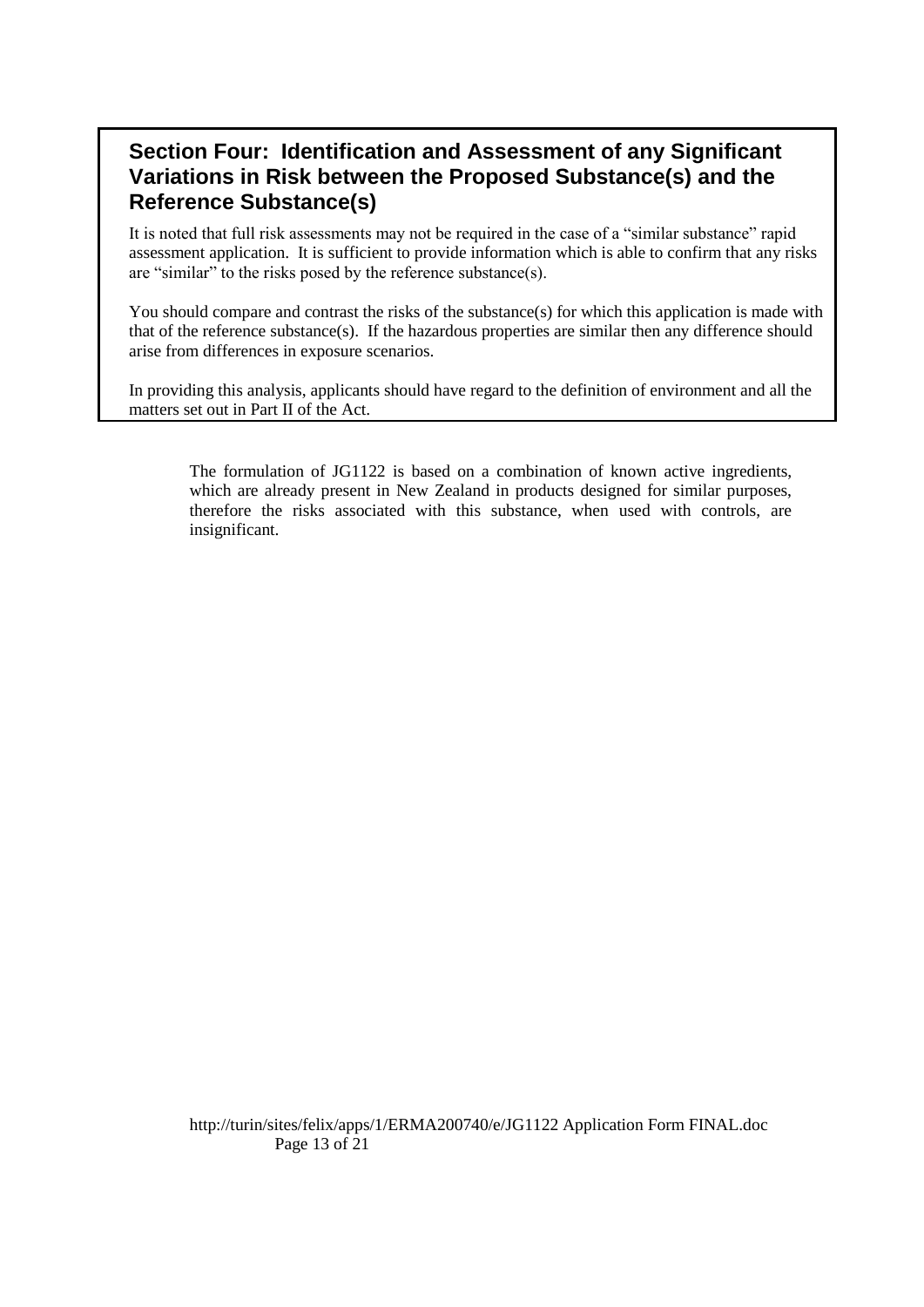## **Section Five – International Considerations**

#### **5.1 ERMA New Zealand is interested in whether this substance (or any of its components) has been considered by any other regulatory authority in New Zealand or by any other country. If you are aware of this, please provide details of the results of such consideration. (Optional).** (See comments under "Section 5.1 of Form" in the User Guide)

The formulation is based on a combination of known ingredients that are already legally present in New Zealand

http://turin/sites/felix/apps/1/ERMA200740/e/JG1122 Application Form FINAL.doc Page 14 of 21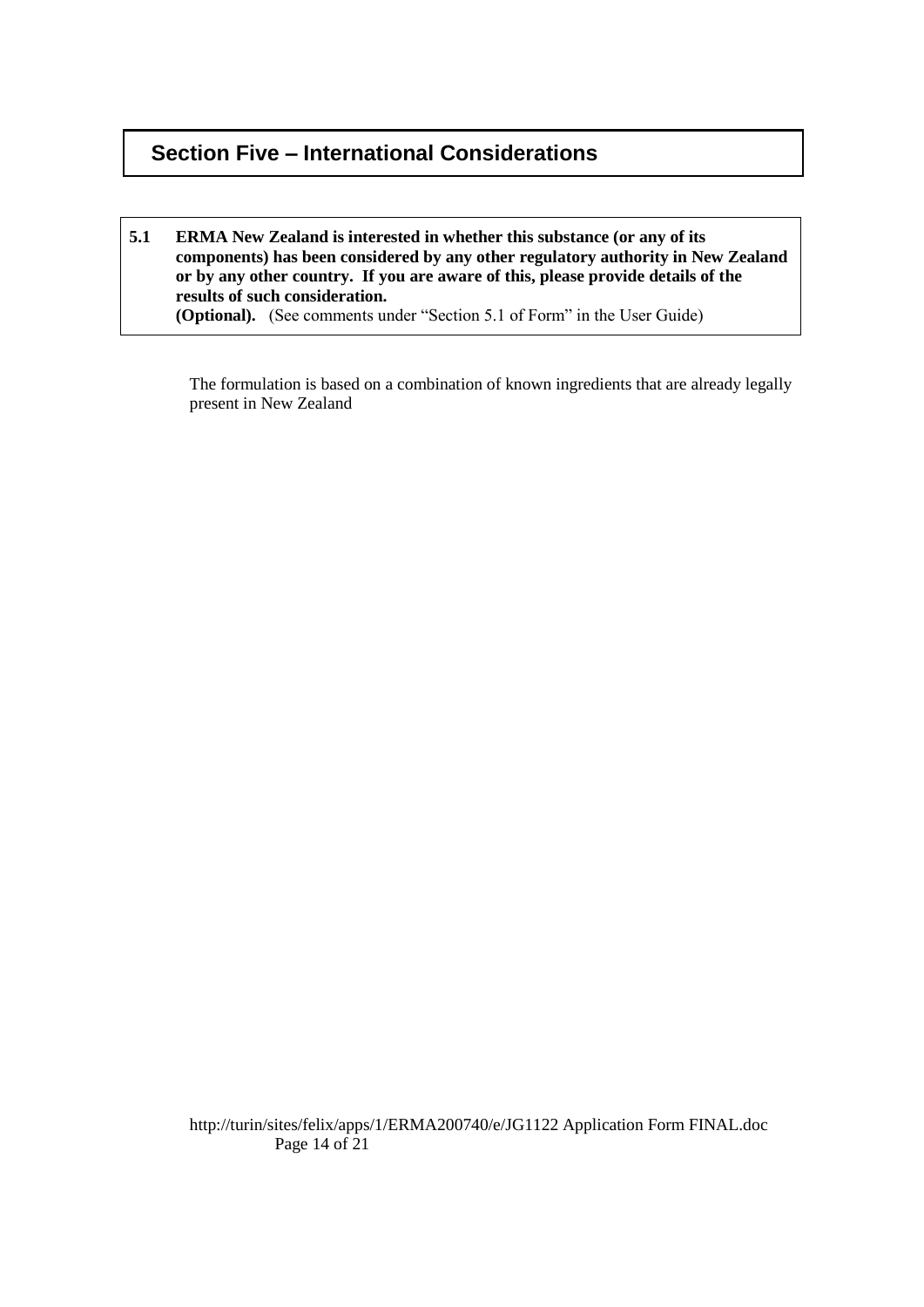## **Section Six – Miscellaneous**

#### **6.1 Provide a glossary of scientific and technical terms used in the application.**  (See comments under "Section 6.1 of Form" in the User Guide)

N/A

#### **6.2 Provide here any other information you consider relevant to this application not already included.**

(See comments under "Section 6.2 of Form" in the User Guide)

All information has been provided.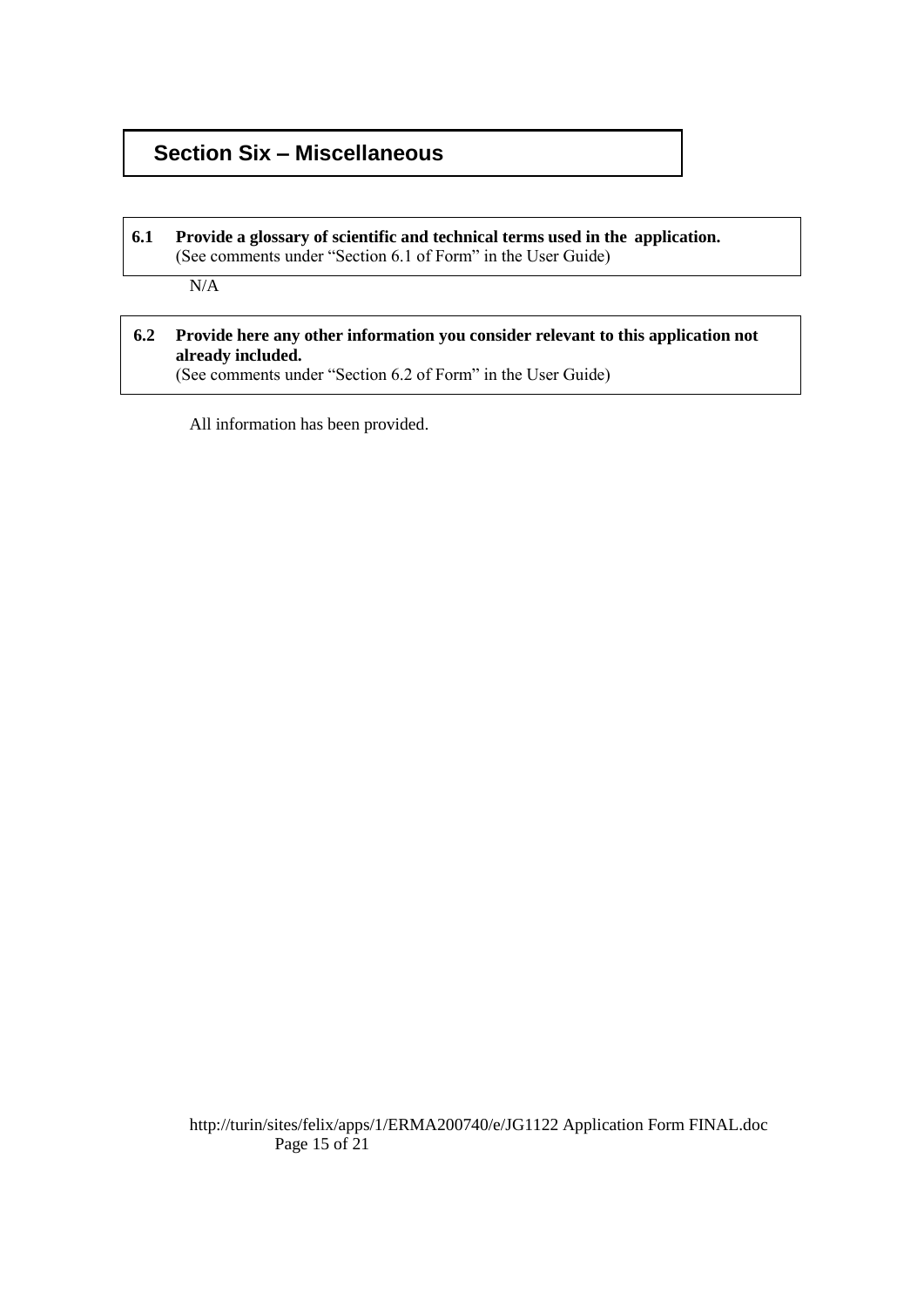## **Section Seven – Summary of Public Information**

The information provided in this section may be used in the Authority"s public register of substances required under Section 20 of the HSNO Act.

For these reasons, applicants should ensure that this summary information does not contain any commercially sensitive material.

#### **7.1 Name of the substance(s) for the public register:**

Please use a maximum of 80 characters. (See comments under "Section 7.1 of Form" in the User Guide)

JG1122

#### **7.2 Purpose of the application for the public register:**

This should include (in a maximum of 255 characters) an abstract giving information on the intended use of the substance and why an application is needed based on its hazardous properties.

(See comments under "Section 7.2 of Form" in the User Guide)

To import or manufacture JG1122 as a veterinary medicine for the treatment of infections in all species.

#### **7.3 Use Categories of the substance(s):**

ERMA New Zealand has adopted the system of use categories developed by the European Union, which identify various functional uses of substances. This information is pertinent to the assessment of exposure scenarios and the determination of risk and is also useful for building up a profile of the substance. There are three sets of use categories. Within each of these, applicants should state which use categories are relevant to all intended uses of the substance(s).

- Main category: There are four main categories see User Guide for details.
- Industry category: There are 16 industry categories see User Guide for details.
- Function/Use category: There are 55 function/use categories see User Guide for details.

**(Optional)** (See comments under "Section 7.3 of Form" in the User Guide)

| Main category     | $3 -$ Non-dispersive use    |
|-------------------|-----------------------------|
| Industry category | $1 -$ Agricultural industry |

http://turin/sites/felix/apps/1/ERMA200740/e/JG1122 Application Form FINAL.doc Page 16 of 21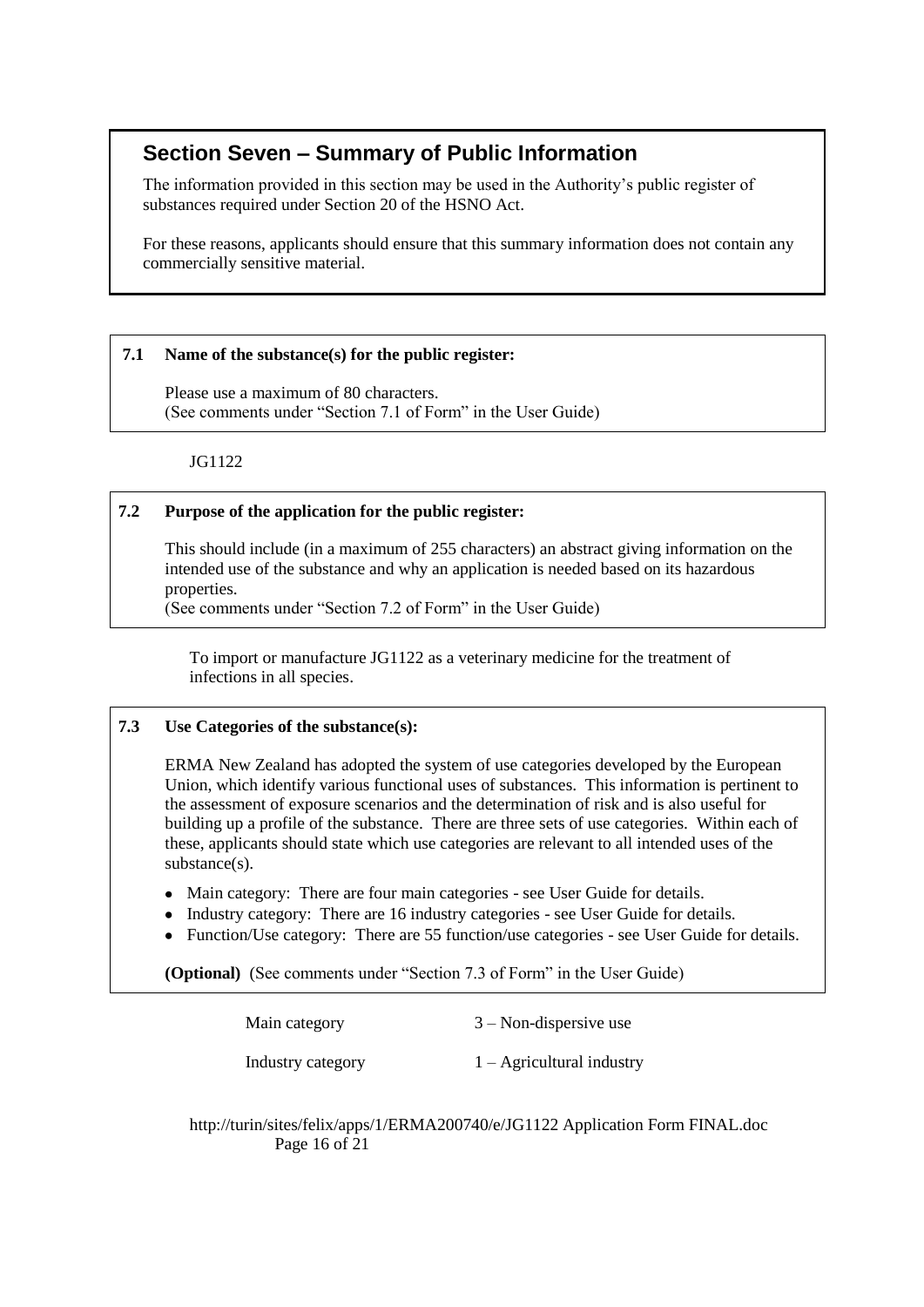Function/Use category

41 – Pharmaceuticals Subcategory – Veterinary Medicine

#### **7.4 Executive Summary:**

In this section, you are required to provide a summary of the significant components of the application. This information **will be** available for public scrutiny and as such should not contain any commercially sensitive or confidential material. The information required for this section includes a summary of:

- the identification of the substance(s), its hazardous properties and intended uses, and its disposal,
- any information on the significant risks (adverse effects) of the substance(s),
- the similarities and differences between this substance(s) and the previously approved substance(s).

(See comments under "Section 7.4 of Form" in the User Guide)

This application is being made to gain approval for JG1122, which is a veterinary medicament, to be manufactured and released for sale in New Zealand. Products containing the same active ingredients are already on the market; however this formulation has not been notified as a toxic substance and therefore requires assessment according to the HSNO Act. JG1122 triggers the thresholds for skin irritation (6.3A), eye (6.4A) irritation, and aquatic ecotoxicity (9.1D).

The formulation of JG1122 is based on a combination of known active ingredients, which are already present in New Zealand in products designed for similar purposes, therefore the risks associated with this substance, when used with controls, are insignificant. The main risks associated with this product are those to production workers if not handled appropriately, or to aquatic organisms in the case of accidental spills or inappropriate disposal. The magnitude of these risks are judged to be minimal as these events are highly improbable and in the event that they did occur would be localised and of short duration due to the nature of the final product and packaging.

These risks will be further controlled by the product labelling, which will instruct the end-user on storage, directions for use and disposal of the product. The end user will be instructed to contact the local or regional council regarding disposal options and not to contaminate surface water or drains with substance or used containers. Preferably the product should be disposed of by use, otherwise the product and packaging should be disposed of in an approved landfill or other approved facility. It is unforeseeable that the substance will be used for any other reason and there are no known adverse effects from unintentional use. Therefore the risks resulting from this product will be insignificant.

#### http://turin/sites/felix/apps/1/ERMA200740/e/JG1122 Application Form FINAL.doc Page 17 of 21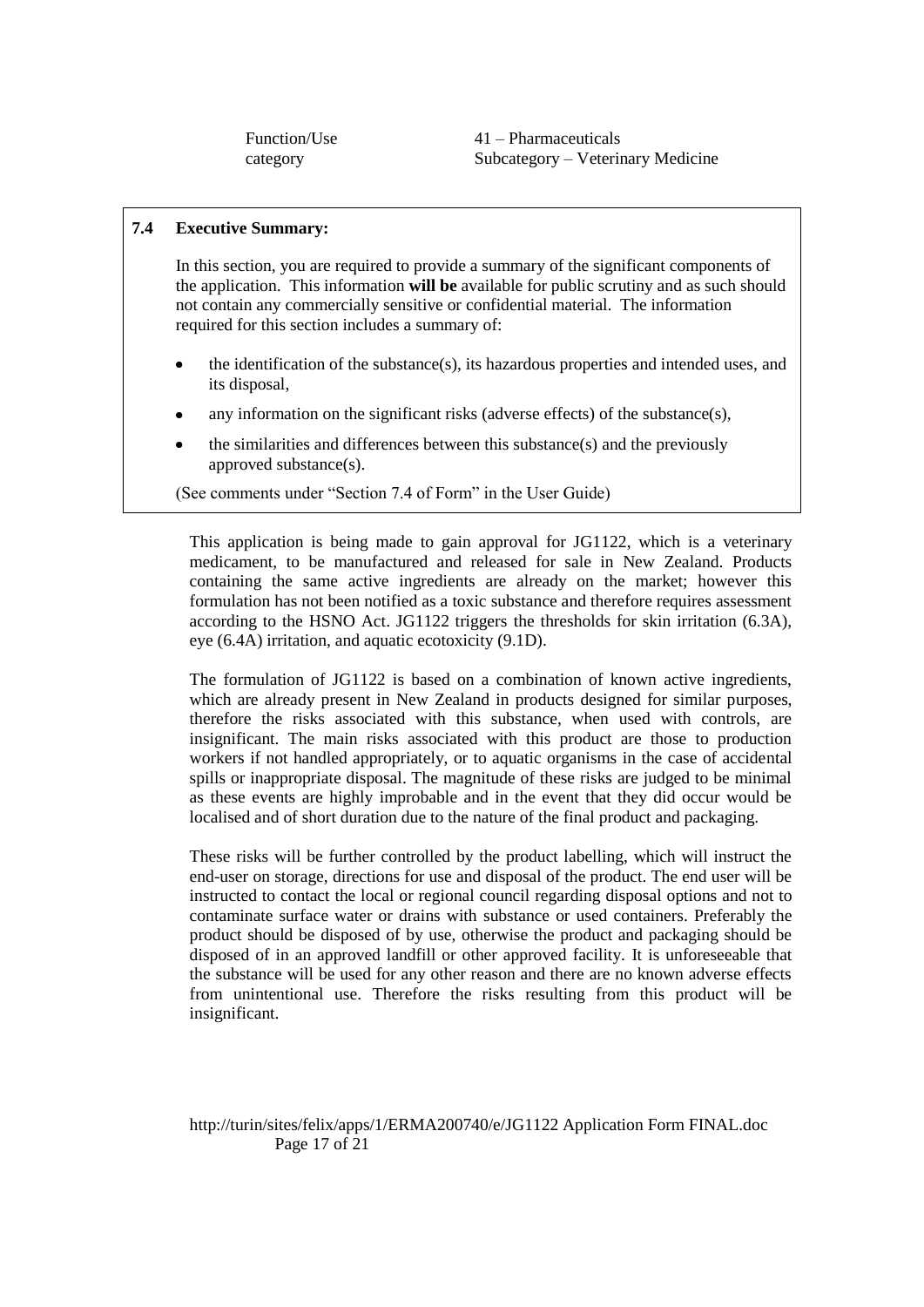JG1122 will not pose any economic, social or environmental cost. The introduction of this product to the market will simply increase market choice. This increased choice may translate into cheaper prices and JG1122 will also have a number of benefits in terms of animal health and welfare.

The details of the intended use of the substance are provided in the Appendix.

http://turin/sites/felix/apps/1/ERMA200740/e/JG1122 Application Form FINAL.doc Page 18 of 21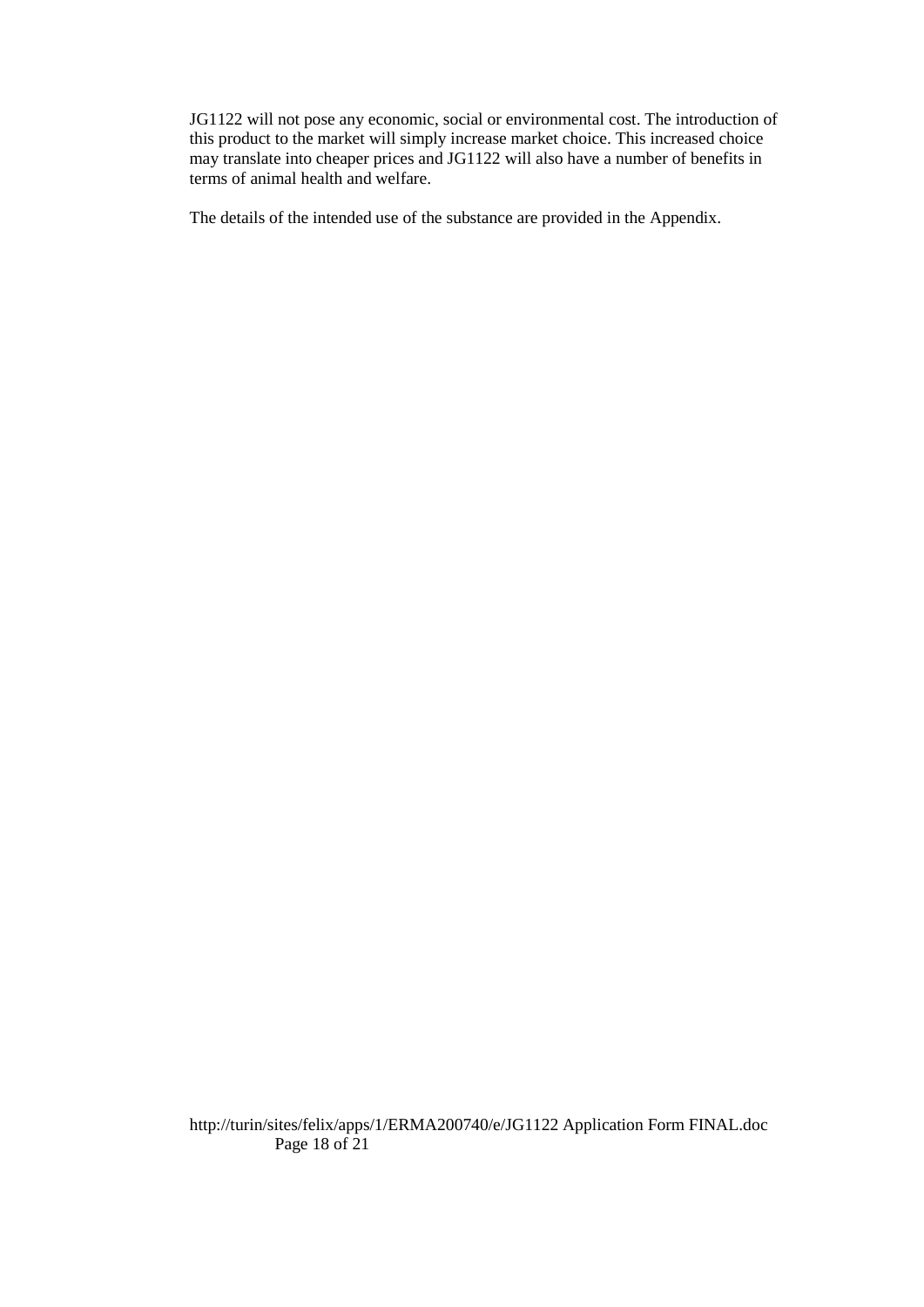# **CHECKLIST**

| Mandatory sections filled out                      | Yes                  |
|----------------------------------------------------|----------------------|
| Appendices enclosed                                | Yes                  |
| Initial fee enclosed                               | No-please<br>invoice |
| Application signed and dated                       | Yes                  |
| Electronic copy of application e-mailed to ERMA NZ | Yes                  |

http://turin/sites/felix/apps/1/ERMA200740/e/JG1122 Application Form FINAL.doc Page 19 of 21